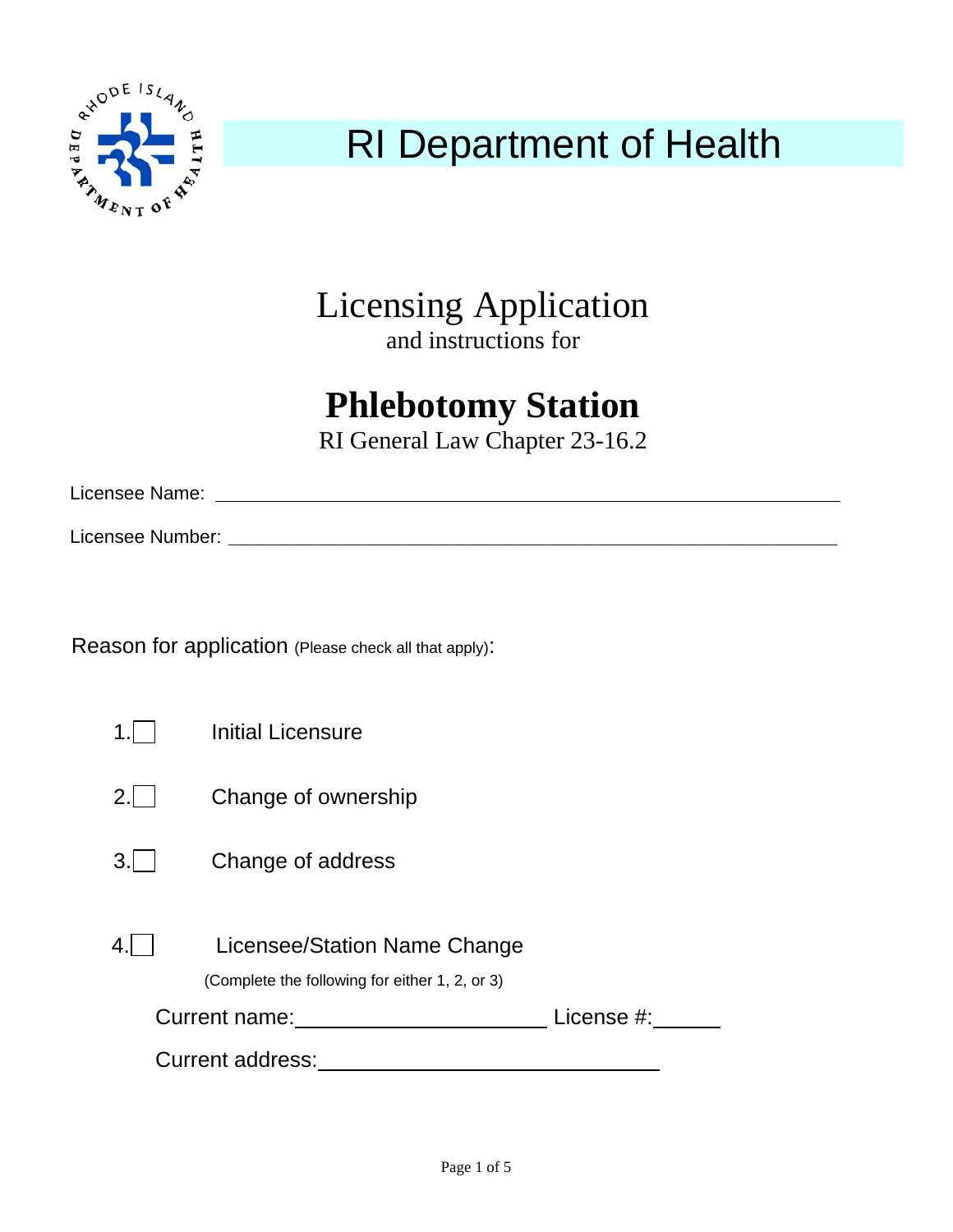

### **State of Rhode Island and Providence Plantations**

Department of Health

## **INSTRUCTIONS**

- Please answer all questions. Do not leave blanks. Mark "NA" for questions that are "Not Applicable". Incomplete forms will be returned to you and your license/permit will not be issued. Please use a ballpoint pen.
- The fee for this application is \$650.
- Make your check/money order payable to "General Treasurer, State of Rhode Island". Do not send cash.
- Sign the completed application, return it with the required fee and mail to:

 Rhode Island Department of Health 3 Capitol Hill, Room 306 Providence, RI 02908-5097

- If you have any questions concerning this application, call the office of **Facilities Regulations** at (401) 222-2566.
- Licensure application materials are public records as mandated by Rhode Island law and may be made available to the public, unless otherwise prohibited by State or Federal law.

**You must attach a printed list of all direct and indirect owners whether individual partnership, limited partnership, limited liability company, or corporation with percent of ownership. If a corporation, this list must also include all officers, directors and other persons of any subsidiary corporation owning stock.** 

**Attachments:** If you have been requested to submit attachment(s) with this application, please label and staple each separate attachment and securely affix any and all attachments to this application.

**Postage:** The amount of postage required for mail delivery will vary depending upon the total weight of your attachment(s) and application. Please be careful to include the appropriate postage necessary to mail your completed application.

#### **Please complete the following information:**

| License Sub-Type: | Profit     |
|-------------------|------------|
| Please select one | Non-Profit |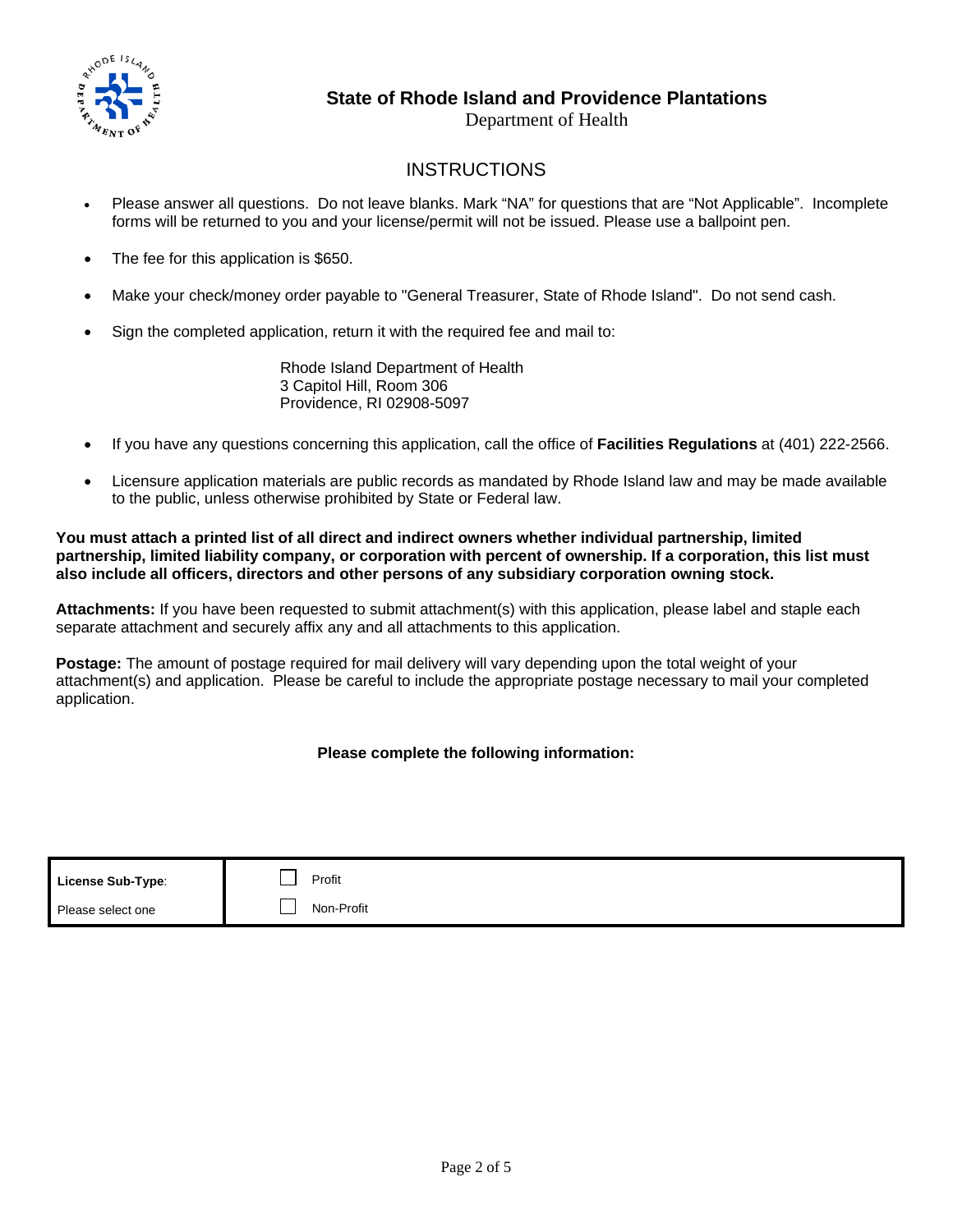

Department of Health

| <b>Station Name:</b>                                                                                                                                                                                                   |                                                                                                                                                                                                                                                           |
|------------------------------------------------------------------------------------------------------------------------------------------------------------------------------------------------------------------------|-----------------------------------------------------------------------------------------------------------------------------------------------------------------------------------------------------------------------------------------------------------|
| Please provide the name of<br>the facility (as known to the<br>public) for which you are<br>applying for licensure.                                                                                                    |                                                                                                                                                                                                                                                           |
| <b>Station Contact Person:</b><br>Please provide the name<br>and telephone number of a<br>person we can contact<br>concerning this facility.                                                                           | Name: <u>example and the second contract of the second contract of the second contract of the second contract of the second contract of the second contract of the second contract of the second contract of the second contract</u><br>Phone Number: ( ) |
| <b>Station Mailing</b><br>Information:<br>Please provide the mailing<br>information for all<br>communication regarding<br>this license.<br>(Not published on                                                           |                                                                                                                                                                                                                                                           |
| <b>HEALTH</b> website).                                                                                                                                                                                                |                                                                                                                                                                                                                                                           |
| <b>Station Location</b><br>Information:<br>Please provide the location<br>information for this facility.                                                                                                               |                                                                                                                                                                                                                                                           |
| (Published on HEALTH<br>website).                                                                                                                                                                                      | Phone: Note: 2006 and 2007 and 2008 and 2008 and 2008 and 2008 and 2008 and 2008 and 2008 and 2008 and 2008 and 2008 and 2008 and 2008 and 2008 and 2008 and 2008 and 2008 and 2008 and 2008 and 2008 and 2008 and 2008 and 20                            |
|                                                                                                                                                                                                                        | Email Address:                                                                                                                                                                                                                                            |
| <b>Ownership Type:</b>                                                                                                                                                                                                 | Corporation<br><b>Limited Liability Company</b>                                                                                                                                                                                                           |
| Please check ONE                                                                                                                                                                                                       | <b>Governmental Entity</b><br>Sole Proprietorship<br>Partnership<br><b>Limited Partnership</b><br>Partner                                                                                                                                                 |
| <b>Ownership Information:</b>                                                                                                                                                                                          |                                                                                                                                                                                                                                                           |
| Please provide the<br>ownership information for<br>the Sole Proprietorship,<br>Partnership, Limited<br>Partnership, Corporation,<br>Limited Liability Company or<br>Governmental Entity per<br>instructions on page 2. | Name:<br>DBA:                                                                                                                                                                                                                                             |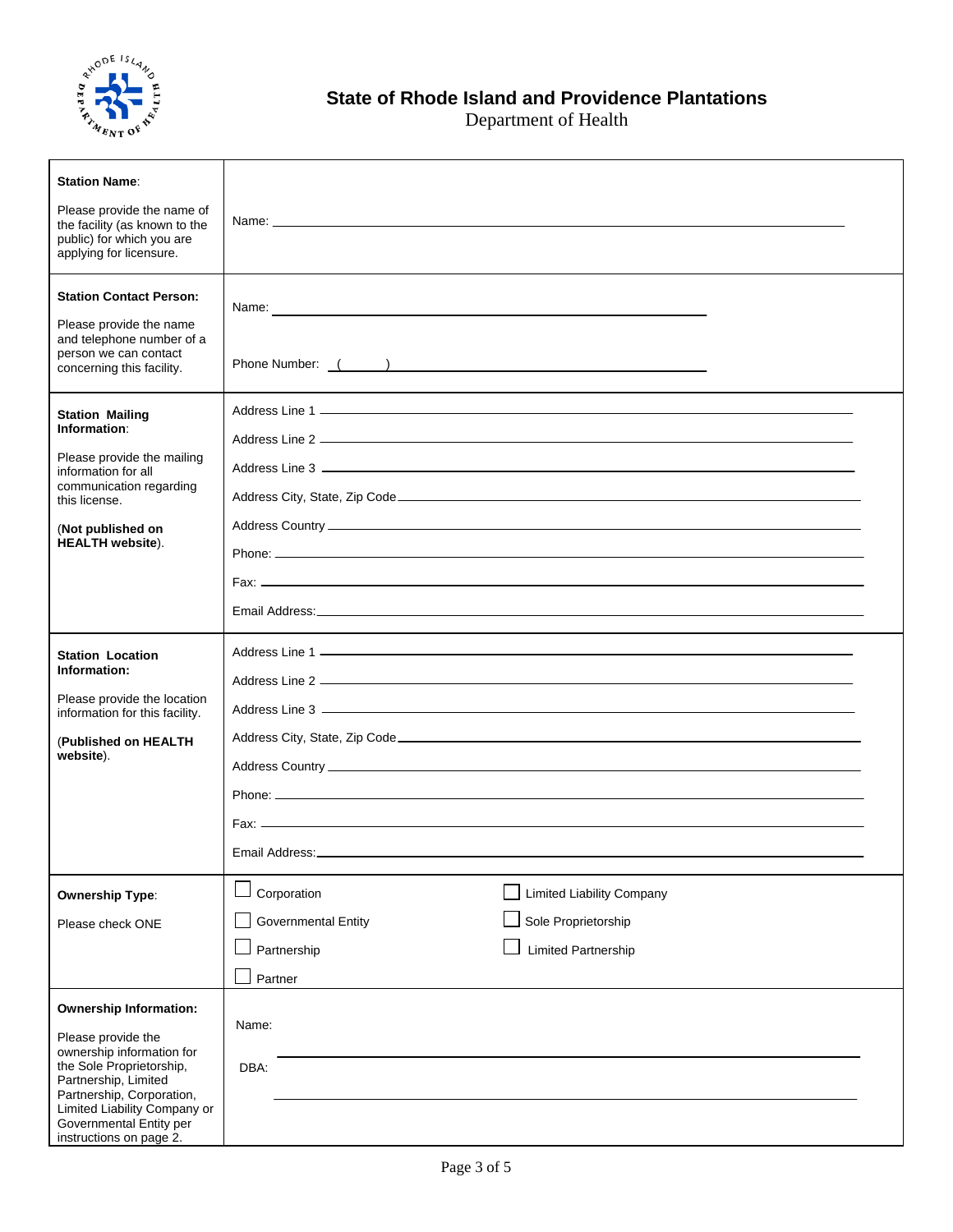

Department of Health

| <b>Ownership Address</b><br>Information:<br>Please provide the address<br>and telephone number(s) of<br>the Sole Proprietorship,<br>Partnership, Limited<br>Partnership, Corporation,<br>Limited Liability Company or<br>Governmental Entity. | Address Line 2 <b>Contract Contract Contract Contract Contract Contract Contract Contract Contract Contract Contract Contract Contract Contract Contract Contract Contract Contract Contract Contract Contract Contract Contract</b><br>Address City, State, Zip Code Manual Address City, State, Zip Code                                                        |  |
|-----------------------------------------------------------------------------------------------------------------------------------------------------------------------------------------------------------------------------------------------|-------------------------------------------------------------------------------------------------------------------------------------------------------------------------------------------------------------------------------------------------------------------------------------------------------------------------------------------------------------------|--|
| <b>Parent Organization,</b><br><b>Group Affiliation:</b><br>Please complete this section<br>if there is any parent<br>organization, group<br>affiliation or other entity that<br>is on the top of the<br>Facility/agency control              | Name of Organization <b>Construction</b> and the state of Organization and the state of the state of the state of the state of the state of the state of the state of the state of the state of the state of the state of the state<br>Address Line 2<br>Address City, State, Zip Code<br><u> 1989 - Johann Stoff, fransk politik (d. 1989)</u><br>Email Address: |  |
| <b>Land/Building Info:</b><br>If the owner of the land and<br>building is other than the<br>operator of this<br>agency/facility, please<br>complete the following:                                                                            | Address Line 1<br>Address Line 2 and 2 and 2 and 2 and 2 and 2 and 2 and 2 and 2 and 2 and 2 and 2 and 2 and 2 and 2 and 2 and 2<br>Address Line 3<br><u> 1989 - Johann Barn, amerikansk politiker (d. 1989)</u><br>Address City, State, Zip Code <b>Constant Constant Constant Constant Constant Constant Constant Constant Constant</b>                         |  |